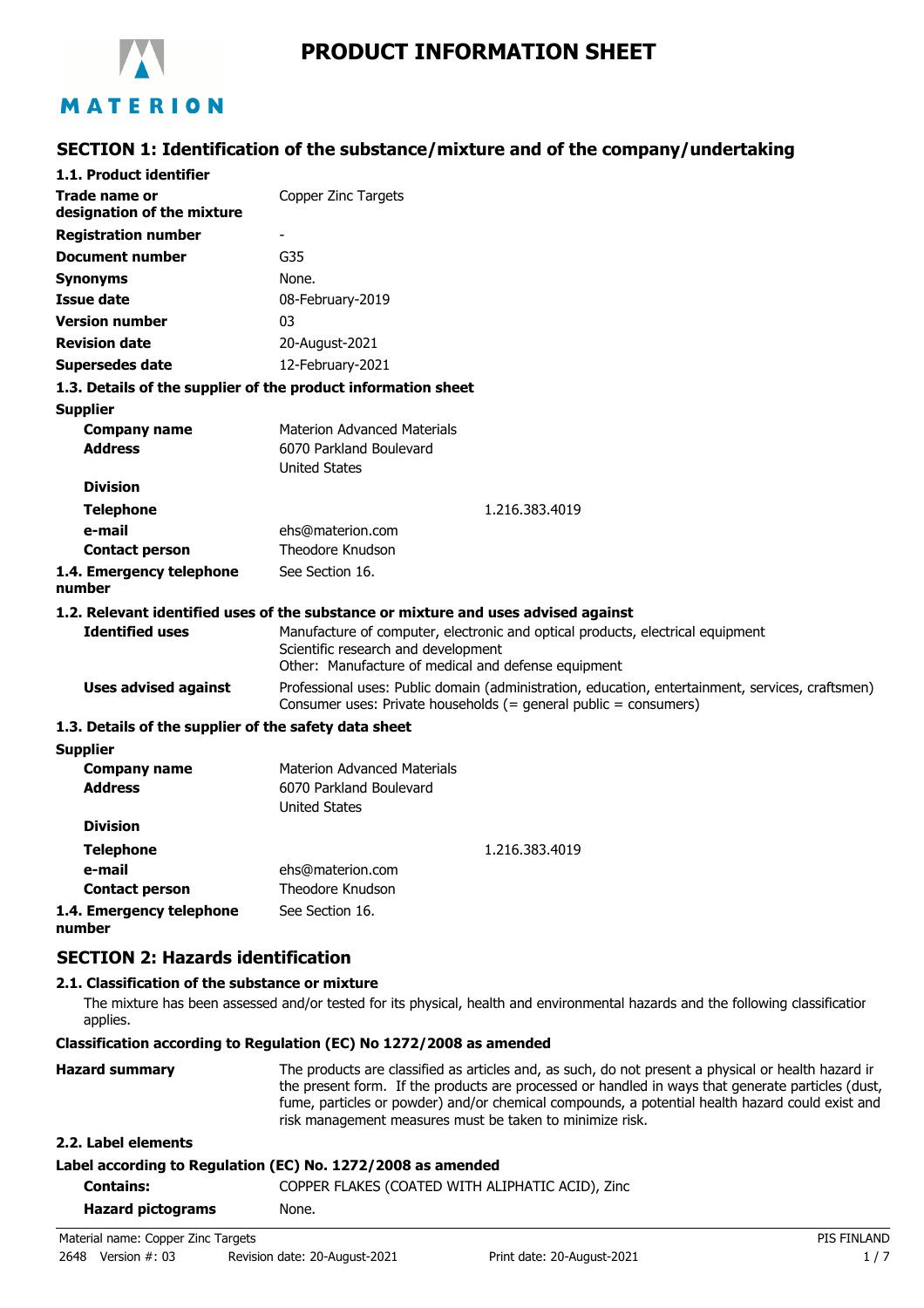| Signal word                       | None.                                                                                                                                                                                                                                                                 |
|-----------------------------------|-----------------------------------------------------------------------------------------------------------------------------------------------------------------------------------------------------------------------------------------------------------------------|
| <b>Hazard statements</b>          | The material as sold in solid form is generally not considered hazardous. However, if the process<br>involves grinding, melting, cutting or any other process that causes a release of dust or fumes,<br>hazardous levels of airborne particulate could be generated. |
| <b>Precautionary statements</b>   |                                                                                                                                                                                                                                                                       |
| <b>Prevention</b>                 | Observe good industrial hygiene practices.                                                                                                                                                                                                                            |
| <b>Response</b>                   | Wash hands after handling.                                                                                                                                                                                                                                            |
| <b>Storage</b>                    |                                                                                                                                                                                                                                                                       |
| P405                              | Store locked up.                                                                                                                                                                                                                                                      |
| <b>Disposal</b>                   |                                                                                                                                                                                                                                                                       |
| P501<br>P502                      | Dispose of contents/container in accordance with local/regional/national/international regulations.<br>Refer to manufacturer/supplier for information on recovery/recycling.                                                                                          |
| Supplemental label<br>information | For further information, please contact the Product Stewardship Department at $+1.216.383.4019$ .                                                                                                                                                                     |
| 2.3. Other hazards                | None known.                                                                                                                                                                                                                                                           |

### **SECTION 3: Composition/information on ingredients**

**3.2. Mixtures**

**General information**

| <b>Chemical name</b>                          | $\frac{0}{0}$                              | No.                    | CAS-No. / EC REACH Registration No. Index No. |                      | <b>Notes</b> |
|-----------------------------------------------|--------------------------------------------|------------------------|-----------------------------------------------|----------------------|--------------|
| COPPER FLAKES (COATED WITH<br>ALIPHATIC ACID) | $50 - 75$                                  | 7440-50-8<br>231-159-6 | 01-2119480154-42-0080                         |                      |              |
| <b>Classification: -</b>                      |                                            |                        |                                               |                      |              |
| <b>Zinc</b>                                   | $25 - 50$                                  | 7440-66-6<br>231-175-3 |                                               | $030 - 001 - 01 - 9$ |              |
|                                               | <b>Classification: Water-React. 3;H261</b> |                        |                                               |                      |              |

## **SECTION 4: First aid measures**

**General information** Not available.

| 4.1. Description of first aid measures                                                   |                                                                                        |  |  |
|------------------------------------------------------------------------------------------|----------------------------------------------------------------------------------------|--|--|
| <b>Inhalation</b>                                                                        | Not available.                                                                         |  |  |
| <b>Skin contact</b>                                                                      | Wash hands with water as a precaution.                                                 |  |  |
| Eye contact                                                                              | Flush eyes with water as a precaution.                                                 |  |  |
| Ingestion                                                                                | Rinse mouth. Get medical advice/attention if you feel unwell.                          |  |  |
| 4.2. Most important<br>symptoms and effects, both<br>acute and delayed                   | Under normal conditions of intended use, this material does not pose a risk to health. |  |  |
| 4.3. Indication of any<br>immediate medical attention<br>and special treatment<br>needed | Treat symptomatically.                                                                 |  |  |

## **SECTION 5: Firefighting measures**

| <b>General fire hazards</b>                                                                | No unusual fire or explosion hazards noted.                                                |  |
|--------------------------------------------------------------------------------------------|--------------------------------------------------------------------------------------------|--|
| 5.1. Extinguishing media<br>Suitable extinguishing<br>media                                | Powder. Dry sand.                                                                          |  |
| Unsuitable extinguishing<br>media                                                          | Do not use water as an extinguisher.                                                       |  |
| 5.2. Special hazards arising<br>from the substance or<br>mixture                           | This product is not flammable.                                                             |  |
| 5.3. Advice for firefighters<br><b>Special protective</b><br>equipment for<br>firefighters | Wear suitable protective equipment.                                                        |  |
| <b>Special firefighting</b><br>procedures                                                  | Move containers from fire area if you can do so without risk.                              |  |
| <b>Specific methods</b>                                                                    | Use standard firefighting procedures and consider the hazards of other involved materials. |  |
| Material name: Copper Zinc Targets                                                         | <b>PIS FINLAND</b>                                                                         |  |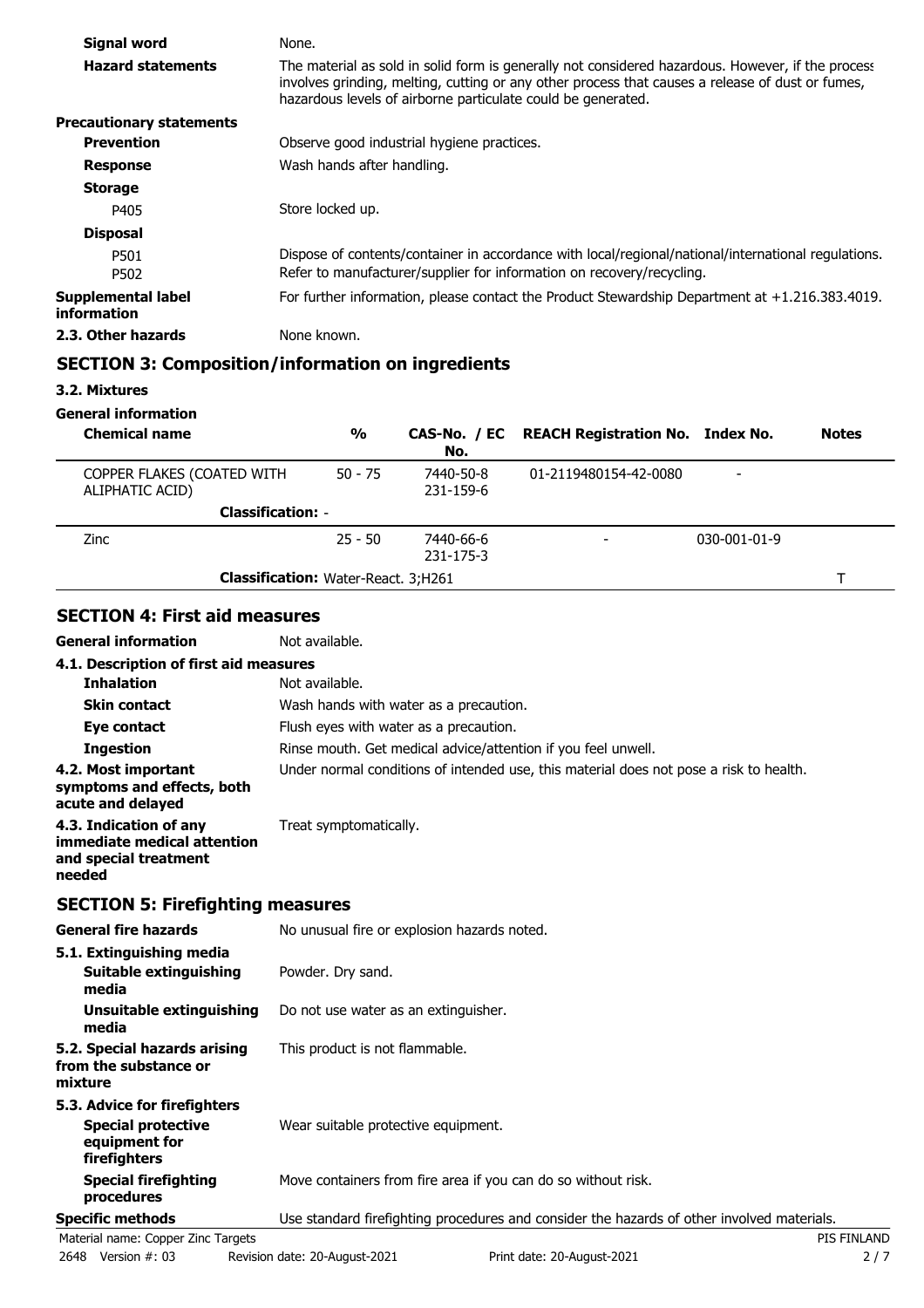## **SECTION 6: Accidental release measures**

|                                                              | 6.1. Personal precautions, protective equipment and emergency procedures                                                            |
|--------------------------------------------------------------|-------------------------------------------------------------------------------------------------------------------------------------|
| For non-emergency<br>personnel                               | Wear appropriate protective equipment and clothing during clean-up. For personal protection, see<br>section 8 of the PIS.           |
| For emergency<br>responders                                  | Wear appropriate protective equipment and clothing during clean-up. Use personal protection<br>recommended in Section 8 of the PIS. |
| 6.2. Environmental<br>precautions                            | Avoid release to the environment.                                                                                                   |
| 6.3. Methods and material for<br>containment and cleaning up | Clean up in accordance with all applicable regulations.                                                                             |
| 6.4. Reference to other<br>sections                          | Not available.                                                                                                                      |

### **SECTION 7: Handling and storage**

| 7.1. Precautions for safe<br>handling                                   | Wear gloves to prevent metal cuts and skin abrasions during handling. Observe good industrial<br>hygiene practices. |
|-------------------------------------------------------------------------|---------------------------------------------------------------------------------------------------------------------|
| 7.2. Conditions for safe<br>storage, including any<br>incompatibilities | Keep locked up. Store away from incompatible materials (see Section 10 of the PIS).                                 |
| 7.3. Specific end use(s)                                                | Not available.                                                                                                      |

### **SECTION 8: Exposure controls/personal protection**

### **8.1. Control parameters**

### **Occupational exposure limits**

| <b>Finland. Workplace Exposure Limits</b>                        |                                                                                                                                                                                                                                                                                                                                                                                                        |                                                               |                                 |  |  |  |
|------------------------------------------------------------------|--------------------------------------------------------------------------------------------------------------------------------------------------------------------------------------------------------------------------------------------------------------------------------------------------------------------------------------------------------------------------------------------------------|---------------------------------------------------------------|---------------------------------|--|--|--|
| <b>Components</b>                                                | <b>Type</b>                                                                                                                                                                                                                                                                                                                                                                                            | <b>Value</b>                                                  | <b>Form</b>                     |  |  |  |
| COPPER FLAKES (COATED<br>WITH ALIPHATIC ACID)<br>(CAS 7440-50-8) | <b>TWA</b>                                                                                                                                                                                                                                                                                                                                                                                             | $0,1$ mg/m3                                                   | Respirable dust and/or<br>fume. |  |  |  |
|                                                                  |                                                                                                                                                                                                                                                                                                                                                                                                        | $0,02$ mg/m3                                                  | Respirable.                     |  |  |  |
| <b>Biological limit values</b>                                   | No biological exposure limits noted for the ingredient(s).                                                                                                                                                                                                                                                                                                                                             |                                                               |                                 |  |  |  |
| <b>Recommended monitoring</b><br>procedures                      | Follow standard monitoring procedures.                                                                                                                                                                                                                                                                                                                                                                 |                                                               |                                 |  |  |  |
| <b>Derived no effect levels</b><br>(DNELs)                       | Not available.                                                                                                                                                                                                                                                                                                                                                                                         |                                                               |                                 |  |  |  |
| <b>Predicted no effect</b><br>concentrations (PNECs)             | Not available.                                                                                                                                                                                                                                                                                                                                                                                         |                                                               |                                 |  |  |  |
| 8.2. Exposure controls                                           |                                                                                                                                                                                                                                                                                                                                                                                                        |                                                               |                                 |  |  |  |
| <b>Appropriate engineering</b><br><b>controls</b>                | Good general ventilation (typically 10 air changes per hour) should be used. Ventilation rates should<br>be matched to conditions. If applicable, use process enclosures, local exhaust ventilation, or other<br>engineering controls to maintain airborne levels below recommended exposure limits. If exposure<br>limits have not been established, maintain airborne levels to an acceptable level. |                                                               |                                 |  |  |  |
|                                                                  | Individual protection measures, such as personal protective equipment                                                                                                                                                                                                                                                                                                                                  |                                                               |                                 |  |  |  |
| <b>General information</b>                                       | Not available.                                                                                                                                                                                                                                                                                                                                                                                         |                                                               |                                 |  |  |  |
| Eye/face protection                                              | Wear approved safety glasses, goggles, face shield and/or welder's helmet when risk of eye injury<br>is present, particularly during operations that generate dust, mist or fume.                                                                                                                                                                                                                      |                                                               |                                 |  |  |  |
| <b>Skin protection</b>                                           |                                                                                                                                                                                                                                                                                                                                                                                                        |                                                               |                                 |  |  |  |
| - Hand protection                                                | Wear gloves to prevent metal cuts and skin abrasions during handling.                                                                                                                                                                                                                                                                                                                                  |                                                               |                                 |  |  |  |
| - Other                                                          | No specific recommendations.                                                                                                                                                                                                                                                                                                                                                                           |                                                               |                                 |  |  |  |
| <b>Respiratory protection</b>                                    | If ventilation is insufficient, suitable respiratory protection must be provided.                                                                                                                                                                                                                                                                                                                      |                                                               |                                 |  |  |  |
| <b>Thermal hazards</b>                                           |                                                                                                                                                                                                                                                                                                                                                                                                        | Wear appropriate thermal protective clothing, when necessary. |                                 |  |  |  |
| <b>Hygiene measures</b>                                          | Always observe good personal hygiene measures, such as washing after handling the material and<br>before eating, drinking, and/or smoking. Routinely wash work clothing and protective equipment to<br>remove contaminants.                                                                                                                                                                            |                                                               |                                 |  |  |  |
| <b>Environmental exposure</b><br>controls                        | Inform appropriate managerial or supervisory personnel of all environmental releases.                                                                                                                                                                                                                                                                                                                  |                                                               |                                 |  |  |  |

### **SECTION 9: Physical and chemical properties**

### **9.1. Information on basic physical and chemical properties**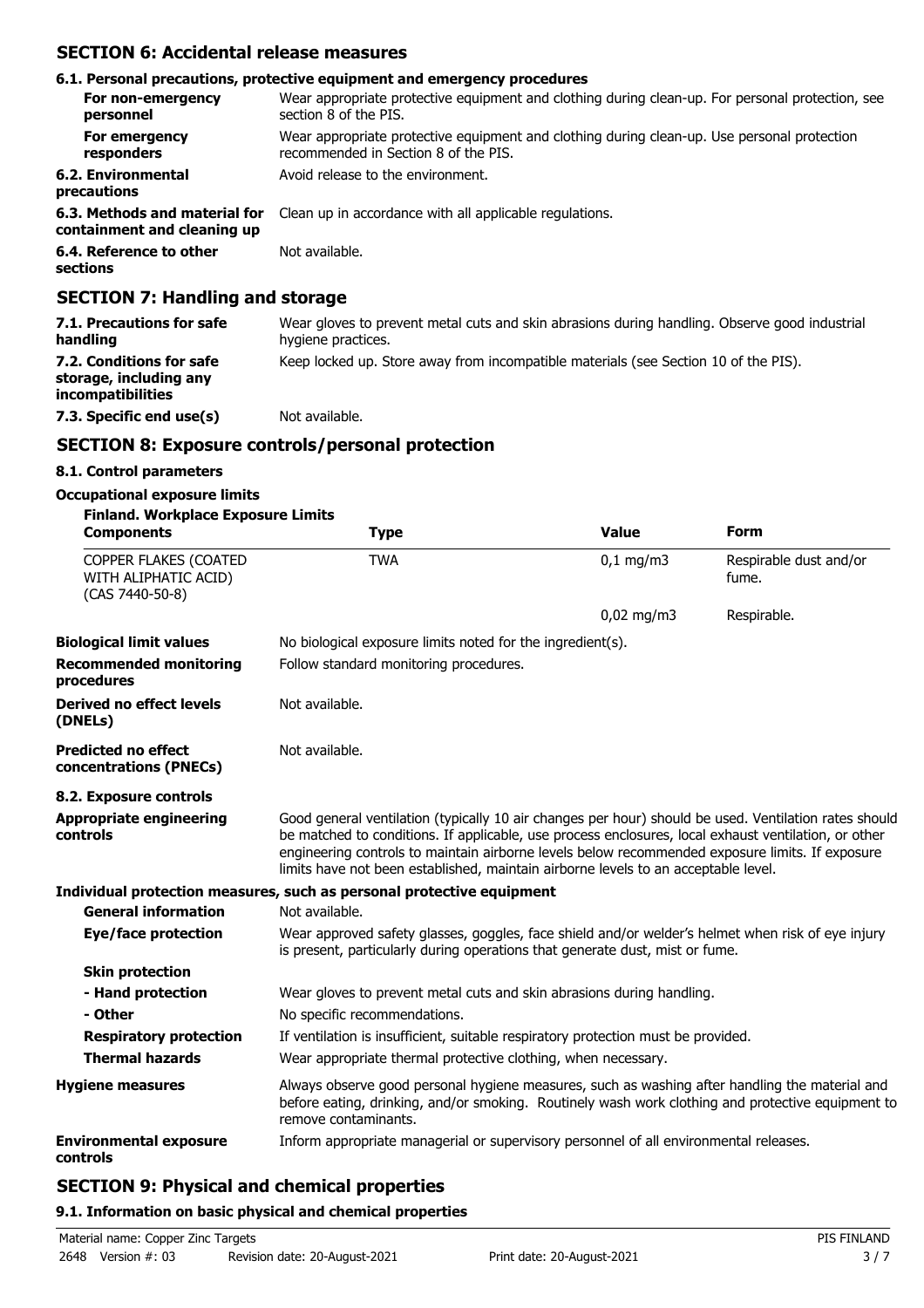| <b>Appearance</b>                                  |                                                 |
|----------------------------------------------------|-------------------------------------------------|
| <b>Physical state</b>                              | Solid.                                          |
| Form                                               | Solid.                                          |
| Colour                                             | Yellow.                                         |
| <b>Odour</b>                                       | None.                                           |
| <b>Odour threshold</b>                             | Not applicable.                                 |
| рH                                                 | Not applicable.                                 |
| Melting point/freezing point                       | 904,44 °C (1660 °F) estimated / Not applicable. |
| <b>Initial boiling point and</b><br>boiling range  | Not applicable.                                 |
| <b>Flash point</b>                                 | Not applicable.                                 |
| <b>Evaporation rate</b>                            | Not applicable.                                 |
| Flammability (solid, gas)                          | None known.                                     |
| Upper/lower flammability or explosive limits       |                                                 |
| <b>Explosive limit - lower (</b><br>%)             | Not applicable.                                 |
| <b>Explosive limit - lower (</b><br>%) temperature | Not applicable.                                 |
| Explosive limit – upper<br>(%)                     | Not applicable.                                 |
| <b>Explosive limit - upper (</b><br>%) temperature | Not applicable.                                 |
| Vapour pressure                                    | Not applicable.                                 |
| Vapour density                                     | Not applicable.                                 |
| <b>Relative density</b>                            | Not applicable.                                 |
| Solubility(ies)                                    |                                                 |
| Solubility (water)                                 | Insoluble.                                      |
| Solubility (other)                                 | Not applicable.                                 |
| <b>Partition coefficient</b><br>(n-octanol/water)  | Not applicable.                                 |
| <b>Auto-ignition temperature</b>                   | Not applicable.                                 |
| <b>Decomposition temperature</b>                   | Not applicable.                                 |
| <b>Viscosity</b>                                   | Not applicable.                                 |
| <b>Explosive properties</b>                        | Not explosive.                                  |
| <b>Oxidising properties</b>                        | Not oxidising.                                  |
| 9.2. Other information                             |                                                 |
| <b>Density</b>                                     | 8,22 g/cm3 estimated                            |

## **SECTION 10: Stability and reactivity**

| 10.1. Reactivity                            | The product is stable and non-reactive under normal conditions of use, storage and transport. |
|---------------------------------------------|-----------------------------------------------------------------------------------------------|
| 10.2. Chemical stability                    | Material is stable under normal conditions.                                                   |
| 10.3. Possibility of hazardous<br>reactions | No dangerous reaction known under conditions of normal use.                                   |
| 10.4. Conditions to avoid                   | Contact with incompatible materials.                                                          |
| 10.5. Incompatible materials                | Strong oxidising agents.                                                                      |
| 10.6. Hazardous<br>decomposition products   | Irritating and/or toxic fumes and gases may be emitted upon the product's decomposition.      |

# **SECTION 11: Toxicological information**

| General information                             | Occupational exposure to the substance or mixture may cause adverse effects. |  |  |  |
|-------------------------------------------------|------------------------------------------------------------------------------|--|--|--|
| <b>Information on likely routes of exposure</b> |                                                                              |  |  |  |
| <b>Inhalation</b>                               | Not likely, due to the form of the product.                                  |  |  |  |
| <b>Skin contact</b>                             | No adverse effects due to skin contact are expected.                         |  |  |  |
| Eye contact                                     | Not relevant, due to the form of the product.                                |  |  |  |
| <b>Ingestion</b>                                | Expected to be a low ingestion hazard.                                       |  |  |  |

Material name: Copper Zinc Targets PIS FINLAND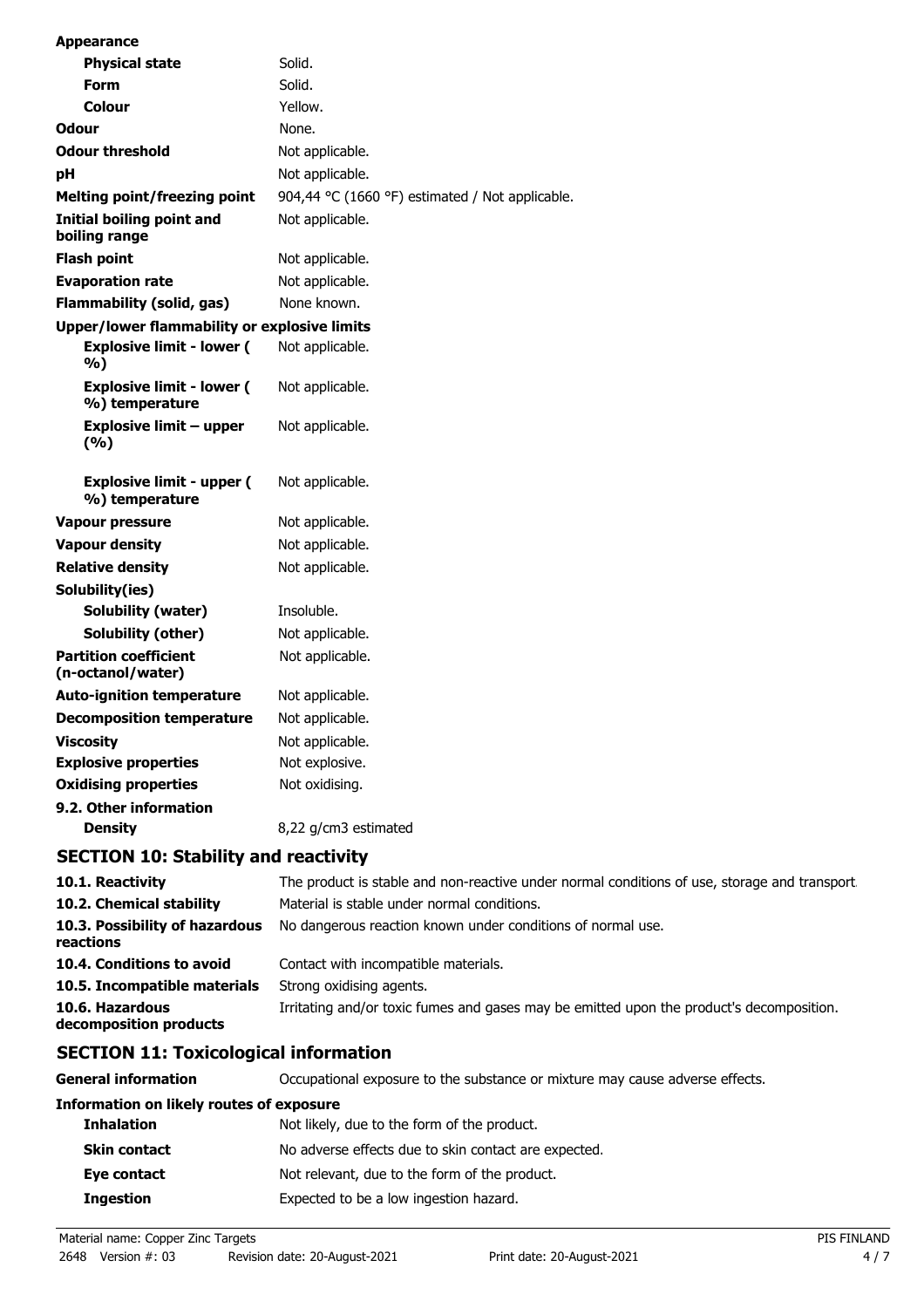| <b>Symptoms</b>                                       | None known.                                   |  |  |
|-------------------------------------------------------|-----------------------------------------------|--|--|
| 11.1. Information on toxicological effects            |                                               |  |  |
| <b>Acute toxicity</b>                                 | None known.                                   |  |  |
| <b>Skin corrosion/irritation</b>                      | Not relevant, due to the form of the product. |  |  |
| Serious eye damage/eye<br>irritation                  | Not likely, due to the form of the product.   |  |  |
| <b>Respiratory sensitisation</b>                      | Not a respiratory sensitizer.                 |  |  |
| <b>Skin sensitisation</b>                             | Not a skin sensitiser.                        |  |  |
| Germ cell mutagenicity                                | Not classified.                               |  |  |
| <b>Carcinogenicity</b>                                | Not classified.                               |  |  |
| <b>Reproductive toxicity</b>                          | Not classified.                               |  |  |
| Specific target organ toxicity<br>- single exposure   | Not classified.                               |  |  |
| Specific target organ toxicity<br>- repeated exposure | Not classified.                               |  |  |
| <b>Aspiration hazard</b>                              | Not an aspiration hazard.                     |  |  |
| Mixture versus substance<br>information               | No information available.                     |  |  |
| <b>Other information</b>                              | Not available.                                |  |  |

# **SECTION 12: Ecological information**

### **12.1. Toxicity**

| <b>Product</b>                                             |                                         | <b>Species</b>                                                               | <b>Test Results</b>             |  |
|------------------------------------------------------------|-----------------------------------------|------------------------------------------------------------------------------|---------------------------------|--|
| Copper Zinc Targets                                        |                                         |                                                                              |                                 |  |
| <b>Aquatic</b>                                             |                                         |                                                                              |                                 |  |
| Acute                                                      |                                         |                                                                              |                                 |  |
| Crustacea                                                  | <b>EC50</b>                             | Daphnia                                                                      | 2,8 mg/l, 48 hours estimated    |  |
| Fish                                                       | <b>LC50</b>                             | Fish                                                                         | 0,0401 mg/l, 96 hours estimated |  |
| <b>Components</b>                                          |                                         | <b>Species</b>                                                               | <b>Test Results</b>             |  |
| COPPER FLAKES (COATED WITH ALIPHATIC ACID) (CAS 7440-50-8) |                                         |                                                                              |                                 |  |
| <b>Aquatic</b>                                             |                                         |                                                                              |                                 |  |
| Acute                                                      |                                         |                                                                              |                                 |  |
| Crustacea                                                  | <b>EC50</b>                             | Blue crab (Callinectes sapidus)                                              | 0,0031 mg/l                     |  |
| Fish                                                       | <b>LC50</b>                             | Fathead minnow (Pimephales promelas)                                         | 0,0219 - 0,0446 mg/l, 96 hours  |  |
| Zinc (CAS 7440-66-6)                                       |                                         |                                                                              |                                 |  |
| <b>Aquatic</b>                                             |                                         |                                                                              |                                 |  |
| Acute                                                      |                                         |                                                                              |                                 |  |
| Fish                                                       | <b>LC50</b>                             | Bony fish superclass (Osteichthyes)                                          | 0,52 - 3,59 mg/l, 96 hours      |  |
|                                                            |                                         | * Estimates for product may be based on additional component data not shown. |                                 |  |
| 12.2. Persistence and<br>degradability                     |                                         | No data is available on the degradability of this product.                   |                                 |  |
| 12.3. Bioaccumulative<br>potential                         | Not available.                          |                                                                              |                                 |  |
| <b>Partition coefficient</b><br>n-octanol/water (log Kow)  | Not available.                          |                                                                              |                                 |  |
| <b>Bioconcentration factor (BCF)</b>                       | Not available.                          |                                                                              |                                 |  |
| 12.4. Mobility in soil                                     | Not available.                          |                                                                              |                                 |  |
| 12.5. Results of PBT and<br>vPvB assessment                | Not a PBT or vPvB substance or mixture. |                                                                              |                                 |  |
| 12.6. Other adverse effects                                | Not available.                          |                                                                              |                                 |  |
| CECTION 12. Dienesel sensiderations                        |                                         |                                                                              |                                 |  |

### **SECTION 13: Disposal considerations**

### **13.1. Waste treatment methods**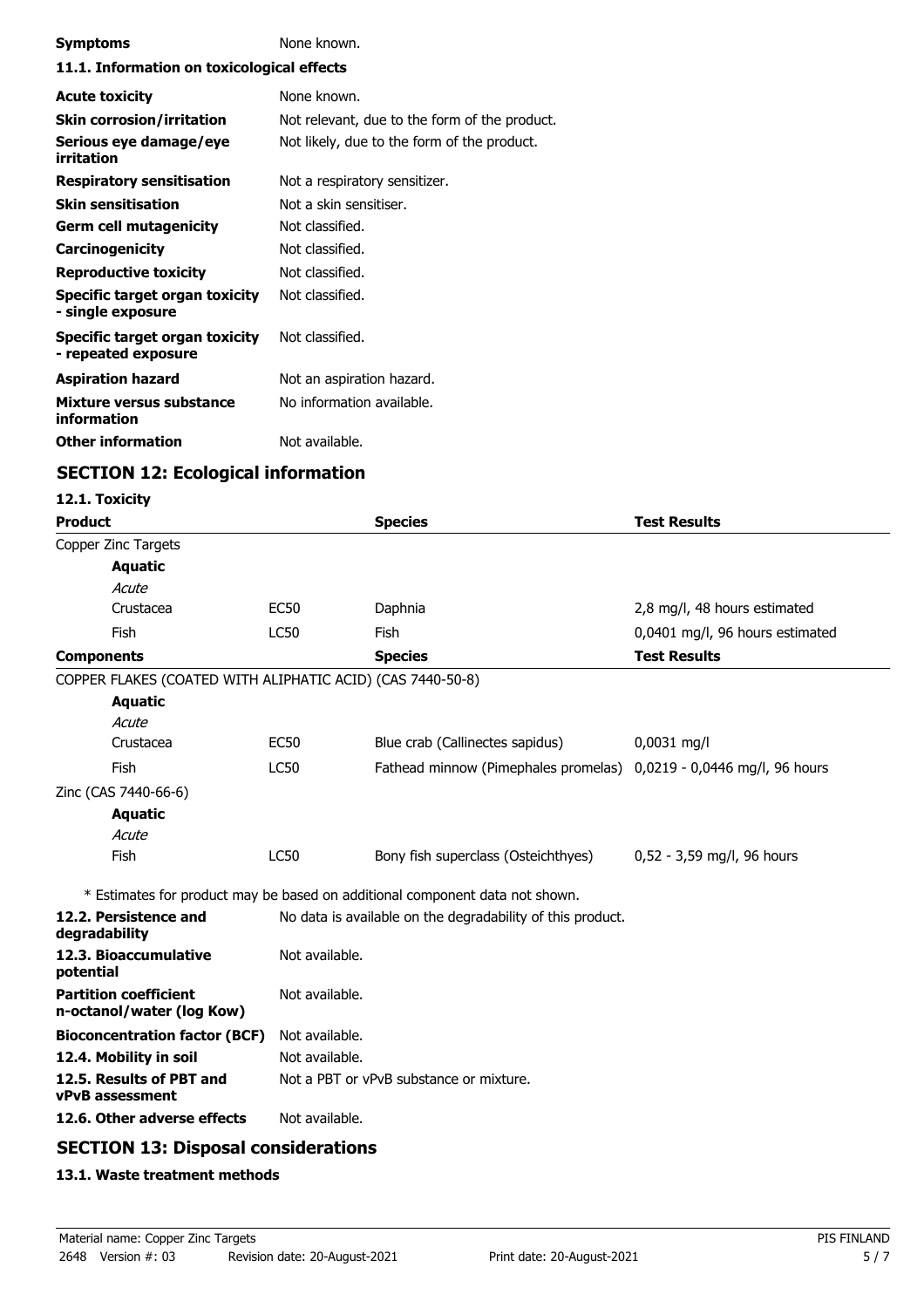| <b>Residual waste</b>                  | Dispose of in accordance with local regulations. Empty containers or liners may retain some product<br>residues. This material and its container must be disposed of in a safe manner (see: Disposal<br>instructions).                                                                                                                            |
|----------------------------------------|---------------------------------------------------------------------------------------------------------------------------------------------------------------------------------------------------------------------------------------------------------------------------------------------------------------------------------------------------|
| <b>Contaminated packaging</b>          | Since emptied containers may retain product residue, follow label warnings even after container is<br>emptied. Empty containers should be taken to an approved waste handling site for recycling or<br>disposal.                                                                                                                                  |
| EU waste code                          | The Waste code should be assigned in discussion between the user, the producer and the waste<br>disposal company.                                                                                                                                                                                                                                 |
| <b>Disposal</b><br>methods/information | Collect and reclaim or dispose in sealed containers at licensed waste disposal site. Do not allow this<br>material to drain into sewers/water supplies. Do not contaminate ponds, waterways or ditches with<br>chemical or used container. Dispose of contents/container in accordance with<br>local/regional/national/international regulations. |
| <b>Special precautions</b>             | Dispose in accordance with all applicable regulations.                                                                                                                                                                                                                                                                                            |

### **SECTION 14: Transport information**

### **ADR**

14.1. - 14.6.: Not regulated as dangerous goods.

### **RID**

14.1. - 14.6.: Not regulated as dangerous goods.

### **ADN**

14.1. - 14.6.: Not regulated as dangerous goods.

### **IATA**

14.1. - 14.6.: Not regulated as dangerous goods.

### **IMDG**

14.1. - 14.6.: Not regulated as dangerous goods.

### **SECTION 15: Regulatory information**

**15.1. Safety, health and environmental regulations/legislation specific for the substance or mixture**

### **EU regulations**

**Regulation (EC) No. 1005/2009 on substances that deplete the ozone layer, Annex I and II, as amended** Not listed.

**Regulation (EU) 2019/1021 On persistent organic pollutants (recast), as amended** Not listed.

**Regulation (EU) No. 649/2012 concerning the export and import of dangerous chemicals, Annex I, Part 1 as amended**

Not listed.

**Regulation (EU) No. 649/2012 concerning the export and import of dangerous chemicals, Annex I, Part 2 as amended**

#### Not listed.

**Regulation (EU) No. 649/2012 concerning the export and import of dangerous chemicals, Annex I, Part 3 as amended**

#### Not listed.

**Regulation (EU) No. 649/2012 concerning the export and import of dangerous chemicals, Annex V as amended** Not listed.

**Regulation (EC) No. 166/2006 Annex II Pollutant Release and Transfer Registry, as amended** COPPER FLAKES (COATED WITH ALIPHATIC ACID) (CAS 7440-50-8) Zinc (CAS 7440-66-6)

**Regulation (EC) No. 1907/2006, REACH Article 59(10) Candidate List as currently published by ECHA** Not listed.

### **Authorisations**

**Regulation (EC) No. 1907/2006, REACH Annex XIV Substances subject to authorization, as amended** Not listed.

#### **Restrictions on use**

**Regulation (EC) No. 1907/2006, REACH Annex XVII Substances subject to restriction on marketing and use as amended**

#### Zinc (CAS 7440-66-6)

**Directive 2004/37/EC: on the protection of workers from the risks related to exposure to carcinogens and mutagens at work, as amended.**

Not listed.